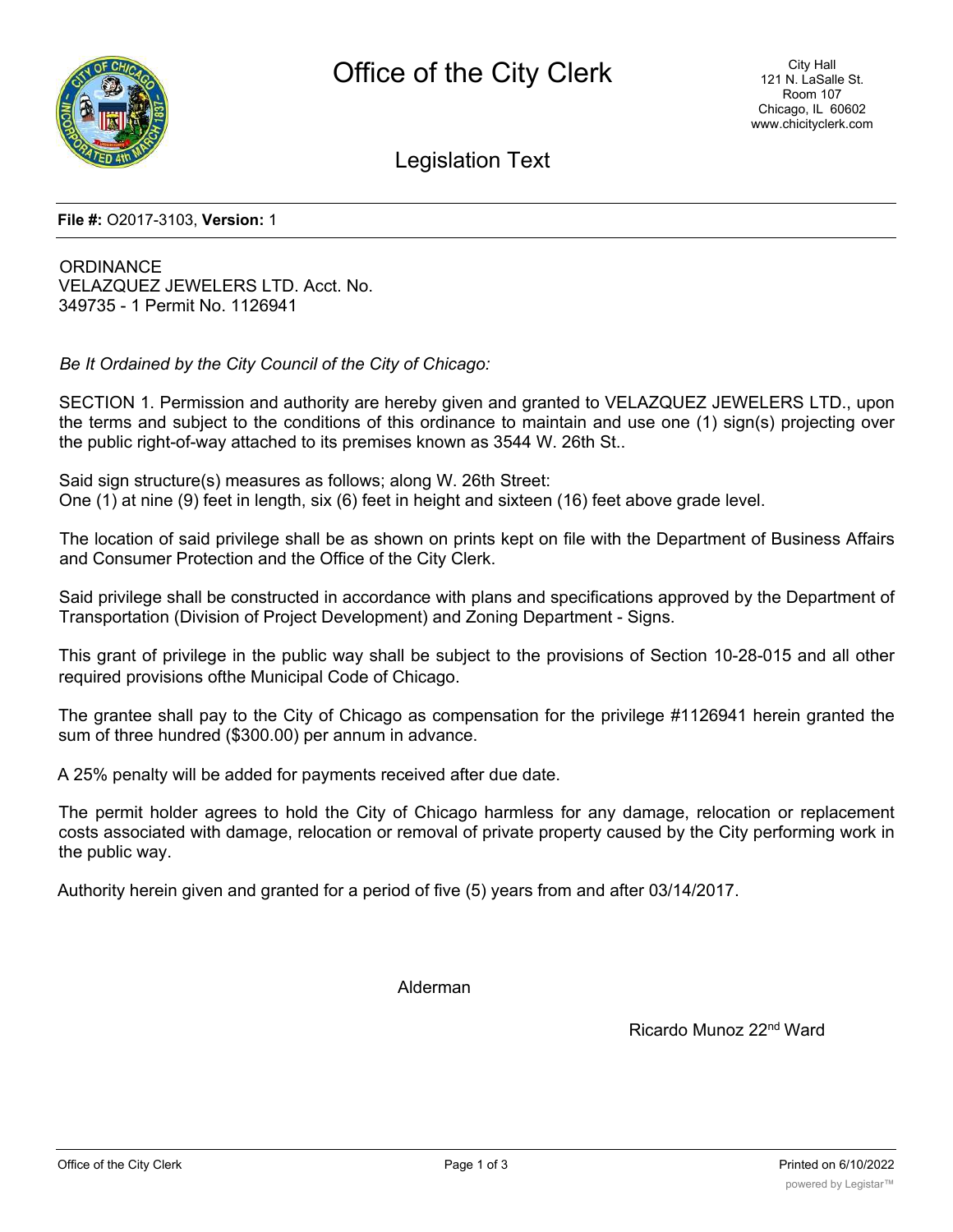Page 1

\*?age 3 of 3)

3/13/2017 Mips //mail aol com/webmail std/en us/PnntMessage

From FERNANDO MARTINEZ <eag3544@gmail com>

> To Me <eag3544@aol com>

Date Mon Mar 13 2017 6 27 pm

https //mail aol com/webmail std/en us/PnntMessage Attachments 20170313J82716 jpg (992K)

Department of Business Affairs and Consumer Protection Small Business Center - Public. Way Use Unit City Mall - 121 N LaSalle Street, Room 800 • Chicago, IL 60602 312-74-GOBIZ/3 12-744-6249 • (312) 744-1944 (TTY) hltp //www citvofcliicago.org/bacp <http://citvofcliicago.org/bacp>

**03/29/2017**

Alderman Ricardo Munoz Ward # 22 City of Chicago City Hall, Room 300 121 North LaSalle Street Chicago, Illinois 60602

## **Re: An ordinance to use and maintain a portion ofthe public right-of-way for one (1) sign(s) for VELAZQUEZ JEWELERS LTD., adjacent to the premises known as 3544 W. 26th St..**

## **Dear Alderman Ricardo Munoz:**

The applicant referenced above has requested the use of the public right-of-way for a sign(s). An ordinance has been prepared by the Department of Business Affairs and Consumer Protection - Small Business Center -Public Way Use Unit for presentation to the City Council. Because this request was made for properties located in your ward, as approved by you as per the attached, I respectfully request that you introduce the attached ordinance at the next City Council meeting.